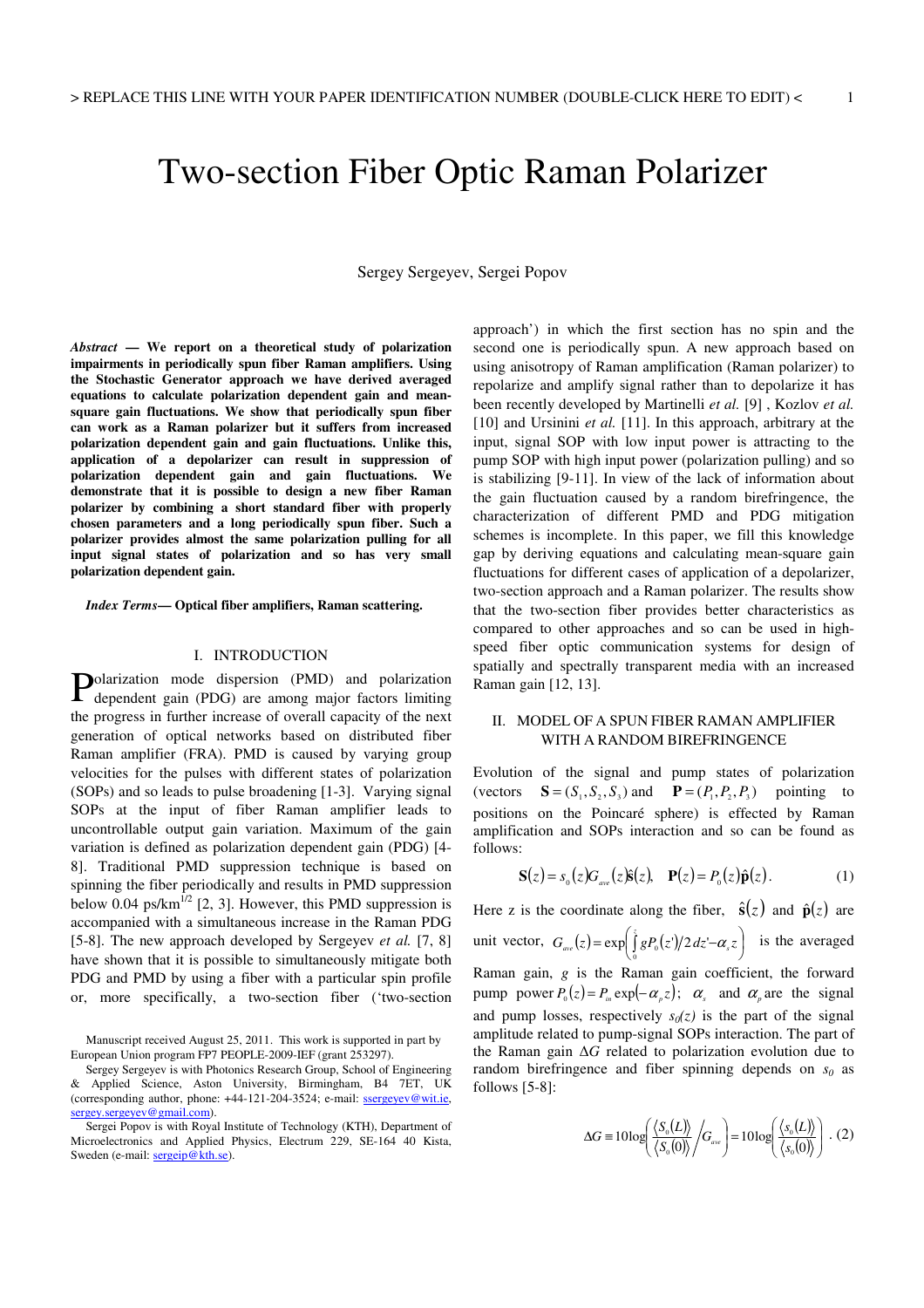If the input pump and signal SOPs are parallel, the Raman gain takes the maximum value and if the SOPs are orthogonal then Raman gain takes the minimum one [4-8]. The difference in the gain (polarization dependent gain, PDG) and mean-square gain fluctuations (MSGF)  $\sigma$  can be found as follows [5-8]

 $\mathcal{L}$ 

$$
PDG \equiv 10\log\langle\langle s_{0,\max}(L)\rangle/\langle s_{0,\min}(L)\rangle\rangle, \n\sigma_{\max(\min)} = \sqrt{\langle s_{0,\max(\min)}^2(L)\rangle - \langle s_{0,\max(\min)}(L)\rangle^2}/\langle s_{0,\max(\min)}(L)\rangle,
$$
\n(3)

where <...> means averaging over the birefringence fluctuations along the fiber. To calculate  $s<sub>0</sub>(L)$ , we use vector model of the fiber Raman amplifier for forward pump with accounting for fiber spin profile and random birefringence and neglecting for pump depletion [5]:

$$
\frac{d\mathbf{s}}{dz} = \frac{g}{2} P_0(z) s_0 \hat{\mathbf{p}} + (\mathbf{W}_s + \mathbf{W}_s^{\text{(NL)}}) \times \mathbf{s} ,
$$
  
\n
$$
\frac{d\hat{\mathbf{p}}}{dz} = (\mathbf{W}_p + \mathbf{W}_p^{\text{(NL)}}) \times \hat{\mathbf{p}},
$$
\n(4)

Here  $\mathbf{s} = s_0 \hat{\mathbf{s}}$ , and  $W_p^{(NL)}$ ,  $W_s^{(NL)}$  describes the nonlinear SOP evolution caused by self- and cross-phase modulation (SPM and XPM ):  $W_p^{(NL)} = 2\gamma_p / 3(-2S_1 - 2S_2, \hat{p}_3 P_0(z)),$  $W_s^{(NL)} = 2\gamma_s / 3(-2\hat{p}_1 P_0(z), -2\hat{p}_2 P_0(z), S_3)$ . Kerr coupling constants are  $\gamma_i = 2\pi n_2 / (\lambda_i A_{\text{eff}})$  (i=s,p), where  $n_2$  is the nonlinear Kerr coefficient and  $A_{\text{eff}}$  is the effective core area of the fiber. Due to linear birefringence, unit vectors **s**ˆ and **p**ˆ rotate on the Poincaré sphere around the birefringence vector  $W_i = (2b_i cos\theta,$  $2b_i \sin\theta_i$ ,  $0$ <sup>T</sup> in the same direction, but at different rates  $b_s$  and  $b_p$  which are birefringence strengths  $(b_i = \pi/L_{bi}$  where  $L_{bi}$  is the beat length) at signal  $\lambda_s$  and pump  $\lambda_p$  wavelengths. The random birefringence in a single mode fiber (SMF) can be represented in terms of a *fixed modulus model* (FMM) where the birefringence strength  $2b_i$  is fixed and the orientation angle  $\theta$  is driven by a white-noise process [1]

$$
\frac{d\theta}{dz} = \beta(z), \langle \beta(z) \rangle = 0, \langle \beta(z) \beta(z') \rangle = \sigma^2 \delta(z - z'), \qquad (5)
$$

where  $\delta(z)$  is a Dirac delta-function, and  $\sigma^2 = 2/L_c$  (*L<sub>c</sub>* is the birefringence correlation length). Here we neglect the fiber twist and, therefore, the birefringence vector for the spun fiber takes the form of  $W_{i,s} = R_3[2A(z)]W_i$ , where  $A(z)$  is the spin profile, and  $R_3(\gamma)$  represents rotation in the equatorial plane by angle  $\gamma$  around the *z*-axis on the Poincaré sphere [7]

$$
R_{s}(\gamma) = \begin{pmatrix} \cos \gamma & \sin \gamma & 0 \\ -\sin \gamma & \cos \gamma & 0 \\ 0 & 0 & 1 \end{pmatrix}.
$$
 (6)

 We choose the reference frame in the Stokes space in such a way that the local birefringence vector is  $\tilde{\mathbf{W}}_{i,m} = (2b_i, 0, 0)$  and  $\hat{\mathbf{p}}(0) = (1,0,0)$ , i.e. oriented along the *X*-axis on the Poincaré sphere. This can be accomplished by a suitable

transformation  $\widetilde{\mathbf{W}}_i = \mathbf{R}_3^{-1}(\theta + 2A(z))\mathbf{W}_i$ , and  $\widetilde{\mathbf{s}} = \mathbf{R}_3^{-1}(\theta + 2A(z))\mathbf{s}$ and  $\hat{\mathbf{p}} = \mathbf{R}_{3}^{-1}(\theta + 2A(z))\hat{\mathbf{p}}$ , provided the variable  $s_0$  and scalar product  $x = \hat{\mathbf{p}} \cdot \mathbf{s}$  are invariant under the rotation. In addition, we consider cases which correspond to the maximum and minimum of the Raman gain, *viz.*  $\tilde{s}_{max}(0) = (1,0,0)$  and  $\tilde{\mathbf{s}}_{\min}(0) = (-1,0,0)$ . Applying a procedure of averaging over birefringence fluctuations (Stochastic Generator Approach) given in Refs. [1] and [4] to Eqs. (4), we construct the system of equations from which PDG can be calculated with the help of Eqs.  $(3)$ 

$$
\frac{d\langle s_0 \rangle}{dz'} = \varepsilon_1 \exp(-\varepsilon_2 z')\langle x \rangle, \n\frac{d\langle x \rangle}{dz'} = \varepsilon_1 \exp(-\varepsilon_2 z')\langle s_0 \rangle - \varepsilon_3 \langle y \rangle - \n(\delta_p - \delta_s) \exp(-\varepsilon_2 z')\langle \hat{p}_s(\hat{p}_s \tilde{s}_1 - \hat{p}_s \tilde{s}_2) \rangle, \n\frac{d\langle y \rangle}{dz'} = \varepsilon_3 \langle x \rangle - \langle \hat{p}_s \tilde{s}_1 \rangle - 2\alpha(z')\langle u \rangle - \frac{\langle y \rangle L}{2L_c} + \varepsilon_4 \langle \hat{p}_s \tilde{s}_1 \rangle - \varepsilon_5 \langle \hat{p}_s \tilde{s}_2 \rangle - \n(\delta_p - \delta_s) \exp(-\varepsilon_2 z')\langle \hat{p}_s \hat{p}_s \tilde{s}_3 \rangle - \delta_s \exp(-\varepsilon_2 z')\langle \hat{p}_s(\hat{p}_s \tilde{s}_1 - \hat{p}_s \tilde{s}_2) \rangle, \n\frac{d\langle u \rangle}{dz'} = 2\alpha(z')\langle y \rangle - \frac{\langle u \rangle}{2} + (\delta_p - \delta_s) \exp(-\varepsilon_2 z')\langle \hat{p}_s \hat{p}_s \tilde{s}_s \rangle - \n\delta_s \exp(-\varepsilon_2 z')\langle \hat{p}_1(\hat{p}_s \tilde{s}_1 - \hat{p}_s \tilde{s}_2) \rangle,
$$
\n(7)

Here  $\delta_p = 2\gamma_p L P_{in}/3$   $\delta_s = 4\gamma_s L P_{in}/3$ ,  $\langle x \rangle = \langle \hat{p}_1 \tilde{s}_1 + \hat{p}_2 \tilde{s}_2 + \hat{p}_3 \tilde{s}_3 \rangle$ ,  $\langle y \rangle = \langle \hat{p}_3 \tilde{s}_2 - \hat{p}_2 \tilde{s}_3 \rangle$ ,  $\langle u \rangle = \langle \hat{p}_3 \tilde{s}_1 - \hat{p}_1 \tilde{s}_3 \rangle$ ,  $\alpha(z) = \partial A(z') / \partial z'$  is the spin rate,  $z' = z/L$ ,  $\varepsilon_1 = gP_{in} L/2$ ,  $\varepsilon_2 = \alpha_{s} L$ ,  $\varepsilon_3 = 2\pi L/L_{in} (\lambda_{s}/\lambda_{s}-1)$ ,  $\varepsilon_{\rm a} = (2\pi L)/L_{\rm b}$ ,  $\varepsilon_{\rm s} = (2\pi L)/L_{\rm b}$ .

In view of  $\varepsilon_3$ <<  $\varepsilon_4$ ,  $\varepsilon_5$  (rotation of signal SOP with respect to pump SOP is much slower than SOPs rotation with respect the local birefringence vector  $\tilde{\mathbf{W}}_i$ ), we can average over the fast oscillations. It can be done by using the transformations  $h = \mathbf{R}_s(z)$   $\tilde{\mathbf{s}}$  and  $f = \mathbf{R}_p(z) \hat{\tilde{\mathbf{p}}}$ , where

$$
\mathbf{R}_{i}(z) = \begin{pmatrix} 1 & 0 & 0 \\ 0 & \cos(2b_{i}z) & \sin(2b_{i}z) \\ 0 & -\sin(2b_{i}z) & \cos(2b_{i}z) \end{pmatrix}, \quad (i = s, p). \tag{8}
$$

Using this transformation and averaging over birefringence fluctuations and the fast oscillations, we find the following equation for  $\langle h_1 f_1 \rangle$ 

$$
\frac{d\langle h_1 f_1 \rangle}{dz} = \varepsilon_1 \exp(-\varepsilon_2 z') \langle s_0 f_1^2 \rangle - \frac{L}{L_c} \langle h_1 f_1 \rangle.
$$
 (9)

If we choose parameters for Raman amplifier as  $P_{in} = 5W$ ,  $L=10$  km,  $g=2.3$  dB  $W^{1}km^{1}$ ,  $L_{c}=110$  m, we find that  $\epsilon L/L = 0.15 \ll 1$ . Thus, we can neglect the first term on the right-hand side of equation (9). As a result, we find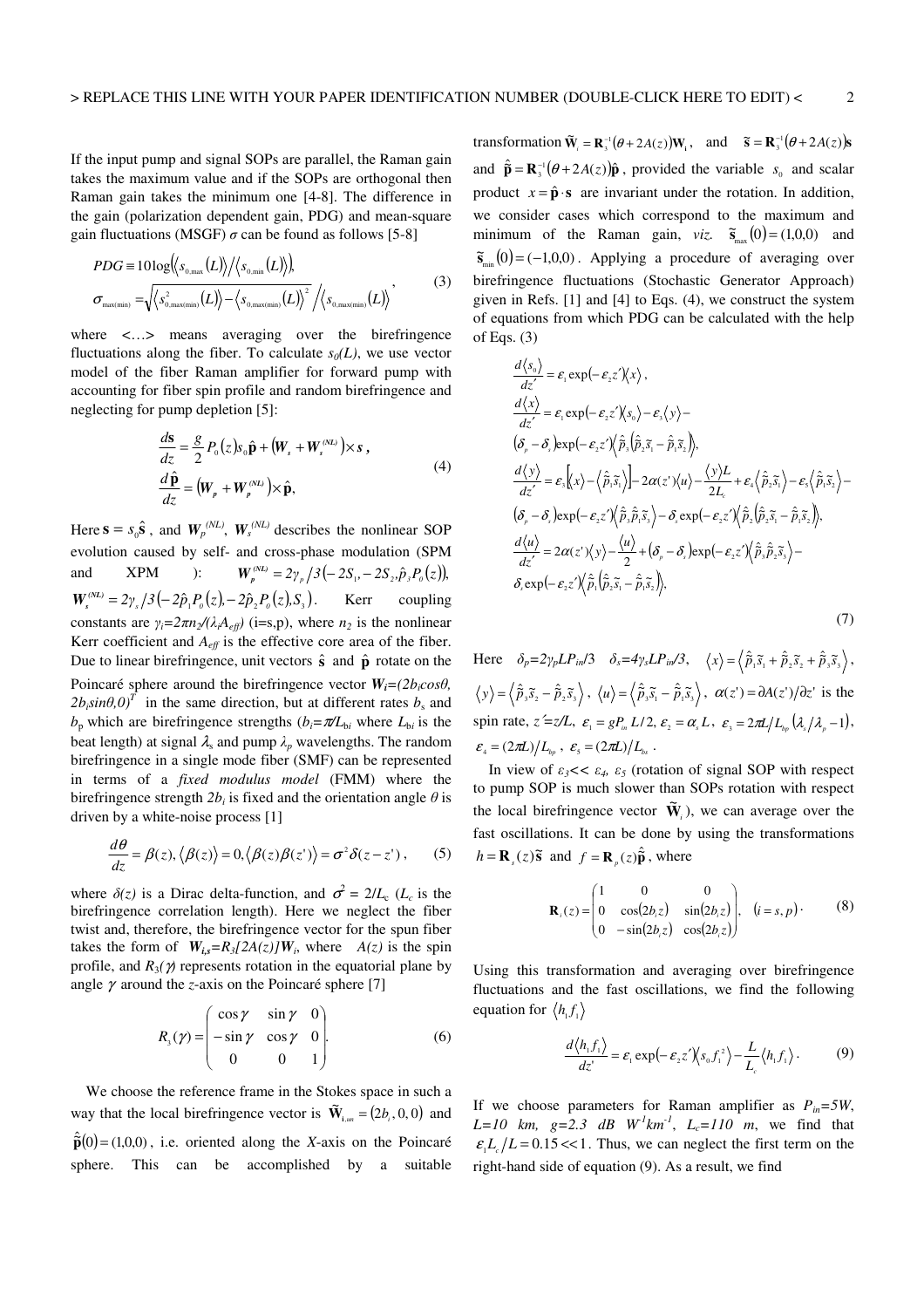$$
\left\langle \hat{\tilde{p}}_1 \tilde{s}_1 \right\rangle = \left\langle h_1 f_1 \right\rangle = \hat{\tilde{p}}_1(0) \tilde{s}_1(0) \exp(-z^* L/L_c).
$$
 (10)

In addition, this procedure leads to  $\left\langle \hat{\vec{p}}_2 \vec{s}_1 \right\rangle \rightarrow 0$ ,  $\left\langle \hat{\vec{p}}_1 \vec{s}_2 \right\rangle \rightarrow 0$ ,  $\hat{\tilde{p}}_2 \hat{\tilde{p}}_3 \tilde{s}_2 \rightarrow 0, \ \ \langle \hat{\tilde{p}}_1 \hat{\tilde{p}}_3 \tilde{s}_2 \rangle \rightarrow 0, \ \ \ \langle \hat{\tilde{p}}_3 \langle \hat{\tilde{p}}_2 \tilde{s}_1 - \hat{\tilde{p}}_1 \tilde{s}_2 \rangle \rightarrow 0 \ \ \text{and so self-}$ and cross-phase modulation (SPM and XPM) can be neglected [5-8]. The similar result have been obtained in [9, 11] by direct modeling of stochastic equations (4), *viz.* it was obtained that for the pump power  $P_{in}$  < 10 W and PMD parameter

 $D_p > 0.01$  ps/km<sup> $1/2$ </sup> SPM and XPM has no contribution to polarization pulling. Using transformation (8) and averaging over the birefringence fluctuations and fast oscillations we find the following equations from which MSGF  $\sigma$  can be found with the help of Eqs. (3):

$$
\frac{d\langle s_0^2 \rangle}{dz'} = 2\varepsilon_1 \exp(-\varepsilon_2 z')\langle s_0 x \rangle,
$$
\n
$$
\frac{d\langle s_0 x \rangle}{dz'} = \varepsilon_1 \exp(-\varepsilon_2 z')\langle s_0^2 + x^2 \rangle - \varepsilon_3 \langle y s_0 \rangle,
$$
\n
$$
\frac{d\langle s_0 y \rangle}{dz'} = \varepsilon_1 \exp(-\varepsilon_2 z')\langle xy \rangle + \varepsilon_3 \langle s_0 x \rangle - \langle y^2 \rangle - \langle s_0 \rangle \langle \hat{p}_1 \hat{s}_1 \rangle - 2\alpha(z')\langle s_0 u \rangle - \frac{\langle s_0 y \rangle L}{2L_c},
$$
\n
$$
\frac{d\langle x^2 \rangle}{dz'} = 2\varepsilon_1 \exp(-\varepsilon_2 z')\langle s_0 x \rangle - 2\varepsilon_3 \langle xy \rangle,
$$
\n
$$
\frac{d\langle xy \rangle}{dz'} = \varepsilon_1 \exp(-\varepsilon_2 z')\langle s_0 y \rangle + \varepsilon_3 \langle x^2 \rangle - \langle x \rangle \langle \hat{p}_1 \hat{s}_1 \rangle - 2\alpha(z')\langle xu \rangle - \frac{\langle xy \rangle L}{2L_c},
$$
\n
$$
\frac{d\langle us_0 \rangle}{dz'} = \varepsilon_1 \exp(-\varepsilon_2 z')\langle xu \rangle + 2\alpha(z')\langle ys_0 \rangle - \frac{\langle us_0 \rangle L}{2L_c},
$$
\n
$$
\frac{d\langle xu \rangle}{dz'} = \varepsilon_1 \exp(-\varepsilon_2 z')\langle s_0 u \rangle - \varepsilon_3 \langle y u \rangle + 2\alpha(z')\langle xy \rangle - \frac{\langle xu \rangle L}{2L_c},
$$
\n
$$
\frac{d\langle y u \rangle}{dz'} = \varepsilon_3 \langle xu \rangle - \langle u \rangle \langle \hat{p}_1 \hat{s}_1 \rangle + 2\alpha(z')\langle y^2 \rangle - \langle u^2 \rangle + \frac{L\langle y u \rangle}{2L_c},
$$
\n
$$
\frac{d\langle u^2 \rangle}{dz'} = 2\alpha(z')\langle y u \rangle + \frac{L}{L_c}\langle y^2 \rangle - \langle u^2 \rangle,
$$
\n
$$
\frac{d\langle y^2 \rangle}{dz'} = 2\varepsilon_3 \langle y x \rangle
$$

 To characterize polarization pulling of the signal SOP to the pump SOP we introduce polarization pulling metric *cos*Φ as follows:

$$
\cos \Phi = \langle x \rangle / \langle s_0 \rangle \,. \tag{13}
$$

It is clear that for polarization pulling  $cos\Phi \rightarrow l$ .

 To calculate spin induced reduction factor (SIRF) for the case of spun fiber we use the standard model of PMD [3]

$$
\frac{d\Omega}{dz} = \frac{\partial \mathbf{W}_s}{\partial \omega} + \mathbf{W}_s \times \Omega \ , \quad SIRF = \sqrt{\langle |\Omega(L)|^2 \rangle / \langle |\Omega(L)|^2 \rangle \rangle} , \quad (14)
$$

where  $\langle \vert \Omega(L) \vert_{\mathfrak{m}}^2 \rangle$  and  $\langle \vert \Omega(L) \vert_{\mathfrak{m}}^2 \rangle$  are the mean-square differential group delays (DGD) for two orthogonal SOPs in the case of long-length spun fiber and the same fiber without spin, respectively [3]. As follows from [3, 7, 8], after averaging over fluctuations caused by random birefringence, equations for the SIRF take the following form:

$$
\frac{d \, SIRF^2}{dz'} = \langle \hat{\Omega}_1 \rangle,
$$
\n
$$
\frac{d \langle \hat{\Omega}_1 \rangle}{dz'} = -\langle \hat{\Omega}_1 \rangle L/L_c + 2\alpha(z) \langle \hat{\Omega}_2 \rangle + L/L_c , \qquad (15)
$$
\n
$$
\frac{d \langle \hat{\Omega}_2 \rangle}{dz'} = -2\alpha(z) \langle \hat{\Omega}_1 \rangle - \langle \hat{\Omega}_2 \rangle L/L_c - \varepsilon_s \langle \hat{\Omega}_3 \rangle,
$$
\n
$$
\frac{d \langle \hat{\Omega}_3 \rangle}{dz'} = \varepsilon_s \langle \hat{\Omega}_2 \rangle.
$$

 In our previous publications, have demonstrated that by combining the short-length fiber with the length *L1* and without spin, and the long periodically spun fiber with the spin profile  $A = A_0 \sin(2\pi z/p)$  ( $A_0$  and p are spin amplitude and period), one can mitigate PDG and PMD simultaneously [7, 8]. Optimal parameters  $L_c$ ,  $L_l$ , and  $D_p^{(l, un)}$  corresponding to the minimum in SIRF can be found as follows [8]

$$
\sqrt{L_c} D_{\rho}^{(1)} = \frac{1}{4\pi c \left( 1/\lambda_{\rho} - 1/\lambda_{s} \right)}, L_1 \approx 4\pi L_c \,. \tag{16}
$$

 To calculate PDG for the case of a depolarizer application, we use Lin and Agrawal approach [5], *viz.* transformation of the input pump power  $P_0$  as  $P_0 \rightarrow DOP \cdot P_0$ , where DOP is a degree of polarization at the depolarizer output.

### III. RESULTS AND DISCUSSION

 We have used parameters typical for a SMF based distributed fiber Raman amplifier: L=10 km, α<sub>s</sub>=0.2 dB/km,  $\lambda_p$ =1460 nm,  $\lambda_s$ =1550 nm, g=2.3 dB W<sup>-1</sup>km<sup>-1</sup>, and P=5 W. First, we have calculated PMD values for the two-section fiber with the help of equation (15). In view of Eq. (16), one of the parameters  $\bar{D}_{p}^{(1, \text{un})}$  or  $L_{c}$  can be chosen arbitrary, so we picked  $D_p^{(1)} = 0.1$  ps⋅km<sup>-1/2</sup> and  $L_c = 5$  *m*. Next, we have calculated PDG, MSGF, SIRF from equations (3) and averaged equations (7), (12) and (15) for the cases of periodically spun onesection fiber, two-section fiber and application of pump depolarizer. The results are shown in Figs. 1 (a - b). The results in Table 1 show optimal values of PDG, MSGF which have been chosen at the minimum values of SIRF.

TABLE I

ONE-SECTION, TWO-SECTION RAMAN POLARIZER AND APPLICATION OF DEPOLARIZER (FROM FIG. 1 (A,B))

| Specifications             | One-section<br>Raman polarizer Raman polarizer | Two-section | Application of<br>Depolarizer |
|----------------------------|------------------------------------------------|-------------|-------------------------------|
| PDG, dB                    | 20                                             | 0.23        | 4.5                           |
| Min SIRF                   | 0.005                                          | 0.08        | 0.05                          |
| $\sigma_{\text{maxG}}$ , % | 5                                              | 54.5        | 3.3                           |
| $\sigma_{\text{minG}}$ , % | 95                                             | 60.7        | 73                            |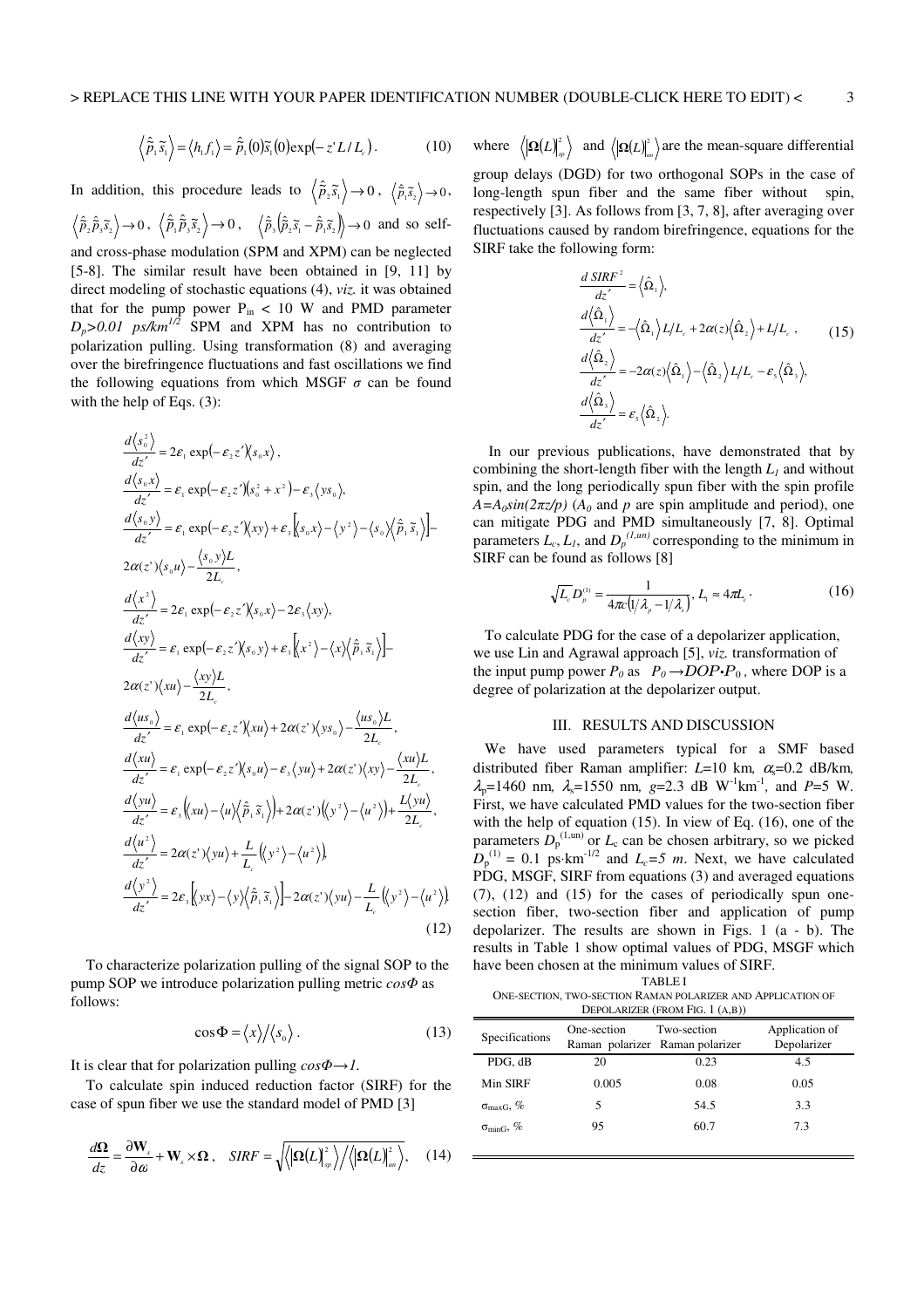Finally, we calculated SIRF and maximum/minimum PDG and  $\sigma$  for a periodically spun fiber in the case of application of a depolarizer (DOP =  $10\%$ ) with the help of Eqs (15) and accounting for changing the parameter in Eqs. (9) as follows:  $\varepsilon_1 \rightarrow \varepsilon_1 DOP$  (Fig. 1 (a,b)). As follows from [14], temperature fluctuations can lead to an increased DOP for the input pump wave of 10-15%. In view of this, it can lead to an increased PDG value of 4.5 dB and gain fluctuations to 3.3 and 7.3 % (thick solid lines in Fig1 (a) and thin and thick solid lines in Fig. 1 (b)).

**a)**



**Figure 1** Polarization dependent gain PDG, spin induced reduction factor SIRF (a) and mean-square gain fluctuations  $\sigma$  (b) as function of a fiber spinning amplitude  $A_0$ . Dotted line and circles: periodically spun one-section fiber, dashed line and squares: two-section fiber, solid line: application of depolarizer with DOP=10%. Pump input SOP (1,0,0), signal input SOPs (- 1,0,0) (thin lines) and (1,0,0) (thick lines). Parameters: L=10 km,  $\alpha_s$ =0.2 dB/km,  $\lambda_p=1460$  nm,  $\lambda_s=1550$  nm, g=2.3 dB W<sup>-1</sup>km<sup>-1</sup>, P=5 W,  $D_p^{(1)}=0.1$  $ps \cdot km^{-1/2}$  L<sub>c</sub>=5 m.

 As follows from Fig.1 and Table 1, application of periodically spun fiber results in low PMD (SIRF) value. The fiber becomes more isotropic and so difference in the gain values for cross-polarized signal SOPs have maximum, and PDG increases up to 20 dB. In addition, gain fluctuations are high for the case of input signal SOP orthogonally polarized to the pump SOP. As follows from Fig. 1 (c) (thin lines), such a fiber works as a Raman polarizer but it requires higher power for pulling signal input SOP cross-polarized to the pump input SOP.

 By using two-section technique it is possible to suppress PDG further down to 0.23 dB. Although this approach suffers from high gain fluctuations it is nevertheless very promising for further development in the context of application as a Raman polarizer. As follows from Fig. 1 (c) (solid lines), twosection approach provides almost equal polarization pulling for cross-polarized input signal SOPs and so results in almost equal gain fluctuations and low PDG.



**Figure 2** Polarization pulling metrics cosΦ as a function of distance along the fiber z. One section of periodically spun fiber (dotted lines), two-section fiber (dotted line). Pump input SOP (1,0,0), signal input SOPs (-1,0,0) (thin lines) and (1,0,0) (thick lines). Parameters: L=10 km,  $\alpha_s$ =0.2 dB/km,  $\lambda_p$ =1460 nm,  $\lambda_s$ =1550 nm, g=2.3 dB W<sup>-1</sup>km<sup>-1</sup>, P=3 W, D<sub>p</sub><sup>(1)</sup> = 0.1 ps·km<sup>-1/2</sup>  $L_c = 5$  m,  $A_0 = 1.21$  rad.

## IV. CONCLUSION

Applying the vector model of a fiber Raman amplifier accounting for fiber spin profile and random birefringence, we provide comparative analysis of different schemes for suppression of polarization dependent gain and polarization mode dispersion. We have shown that application of a twosection approach results in suppression of PDG down to 0.23 dB and SIRF down to 0.08. The first section is short, it has specified parameters (length, PMD, correlation length) and no spin. The second section is a long periodically spun fiber. In addition, two-section fiber provides almost equal polarization pulling for cross-polarized input signal SOPs and so can be used as a new type of a fiber optic Raman polarizer.

 S. Sergeyev acknowledges financial support from the European Union program FP7 PEOPLE-2009-IEF (grant 253297).

#### **REFERENCES**

- [1] P. K. A. Wai, C. R. Menyuk, "Polarization mode dispersion, decorrelation and diffusion in optical fibers with randomly varying birefringence," *J. Lightwave Technol.***,** vol. 14, 148-157 (1996).
- [2] D. A. Nolan, X. Chen, M.-J. Li, "Fibers with low polarization-mode dispersion, " *J. Lightwave Technol*., vol. 22, 1066-1077 (2004).
- [3] A. Galtarossa, L. Palmieri, A. Pizzinat, B. S. Marks, and C. R. Menyuk, "An analytical formula for the mean differential group delay of